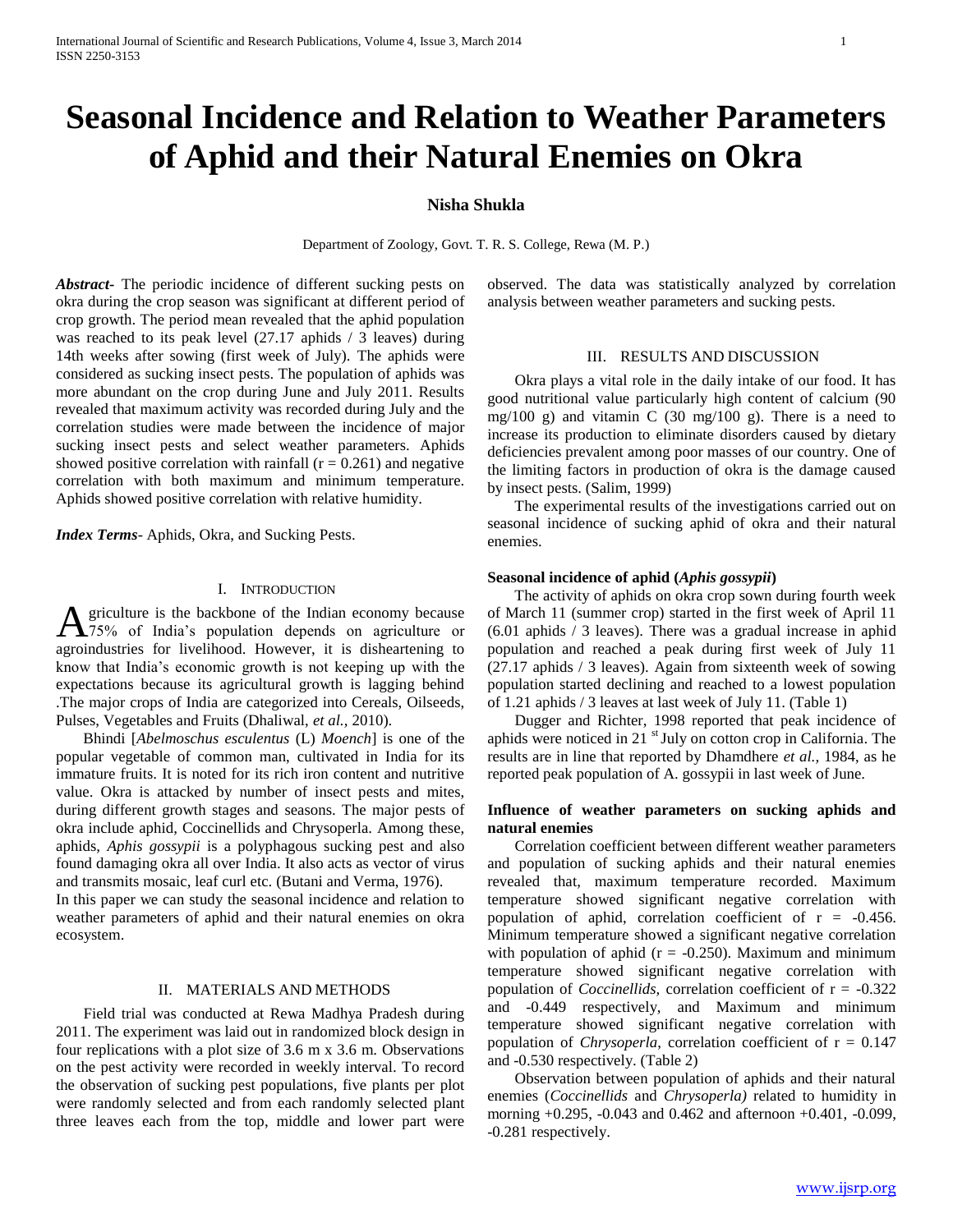International Journal of Scientific and Research Publications, Volume 4, Issue 3, March 2014 2 ISSN 2250-3153

 Sarvendra, *et al.,* 2005 reported that temperature and relative humidity had a role in seasonal fluctuation of aphids and their natural enemies on brinjal.

| Table 1- Number of Aphids / 3 leaves |                          |                |      |               |  |  |
|--------------------------------------|--------------------------|----------------|------|---------------|--|--|
| <b>Months/Year</b>                   | <b>Standard</b><br>weeks | Crop           | Leaf | <b>Aphids</b> |  |  |
| Summer Crop                          | 14                       | $\overline{2}$ | 3.11 | 6.01          |  |  |
|                                      | 15                       | 3              | 3.17 | 9.11          |  |  |
| April 2011                           | 16                       | 4              | 3.13 | 10.13         |  |  |
|                                      | 17                       | 5              | 3.69 | 10.01         |  |  |
|                                      | 18                       | 6              | 3.77 | 10.11         |  |  |
|                                      |                          |                |      |               |  |  |
|                                      | 19                       | 7              | 3.96 | 12.37         |  |  |
| May 2011                             | 20                       | 8              | 5.49 | 11.41         |  |  |
|                                      | 21                       | 9              | 9.71 | 17.56         |  |  |
|                                      | 22                       | 10             | 9.13 | 19.43         |  |  |

| 23 | 11 | 9.81  | 19.41 |
|----|----|-------|-------|
| 24 | 12 | 14.13 | 19.91 |
| 25 | 13 | 16.69 | 20.16 |
| 26 | 14 | 16.99 | 27.09 |
|    |    |       |       |
| 27 | 15 | 16.94 | 27.17 |
| 28 | 16 | 16.17 | 14.11 |
| 29 | 17 | 13.13 | 6.13  |
| 30 | 18 | 9.61  | 3.12  |
| 31 | 19 | 4.13  | 1.21  |
|    |    |       |       |
|    |    |       |       |

|  |  |  | Table 2 – Relationship of weather parameters with sucking pest of Okra and their natural Enemies |
|--|--|--|--------------------------------------------------------------------------------------------------|
|  |  |  |                                                                                                  |

| Sucking pest /                    | Correlation coefficient values (r) |                                                  |                        |                          | ${\bf R}^2$           | <b>Regression equation</b> |                                                                     |
|-----------------------------------|------------------------------------|--------------------------------------------------|------------------------|--------------------------|-----------------------|----------------------------|---------------------------------------------------------------------|
| natural<br>enemies<br>$\rm ^{o}C$ |                                    | <b>Temperature</b><br>$\left(\frac{0}{0}\right)$ |                        | <b>Relative Humidity</b> |                       |                            |                                                                     |
|                                   | Max.<br>(X1)                       | Min.<br>(X2)                                     | <b>Morning</b><br>(X3) | Afternoon<br>(X4)        | (X5)                  |                            |                                                                     |
| Aphids                            | $-0.456$ **                        | $-0.250$                                         | $+0.295$ <sup>*</sup>  | $+0.401$ **              | $+0.261$ <sup>*</sup> | $0.263^*$                  | $Y=40.31-5.49$ X1-8.54 X2 -<br>$7.40X3+3.81X4+3.55X5$               |
| Coccinellids                      | $-0.322$ <sup>*</sup>              | $-0.449$                                         | $-0.043$               | $-0.099$ <sup>*</sup>    | $+0.212$              | $0.318***$                 | $Y=9.21-1.39 X1-9.01 X2-1.15$<br>X3-1.18 X4 - 3.22 X5               |
| Chrysoperla                       | $+0.147$                           | $-0.530$ **                                      | $-0.462$ **            | $-0.281$ <sup>*</sup>    | $+0.382$ **           | $0.402$ **                 | $X1-5.08$ $X2-$<br>$Y = 2.83 + 3.07$<br>$1.79 X3+1.82 X4 - 4.29 X5$ |

 $N = 52$ 

\*\* - Significant at 1 %

\* - Significant at 5 %

#### IV. CONCLUSION

 Investigations were carried out to study the seasonal incidence of sucking aphid complex on okra and their natural enemies. Seasonal incidence of sucking aphid on okra revealed that on summer crop peak aphid populations were recorded during first week of July. Correlation coefficient between different weather parameters and population of sucking aphid revealed that, maximum temperature recorded significant negative correlation with population of aphid. Correlation coefficient of minimum temperature with population of aphid and *Chrysoperla* was negative and significant. Morning relative humidity had significant positive correlation with aphid and where as significant negative correlation with *Chrysoperla*. Aphid and *Chrysoperla* showed positive correlation and negative correlation with afternoon relative humidity respectively.

#### **REFERENCES**

- [1] Butani, D. K. and Verma, S. 1976. Insect-pests of vegetables and their control-3: Lady's finger. *Pesticides*. 10(7): 31-37.
- [2] Dhaliwal, G.S., Jindal, V. and Dhawan, A.K. 2010. Insect Pest Problems and Crop Losses: Changing Trends. *Indian J. Ecol*. 37(1): 1-7.
- [3] Dhamdhere, S. V., Bahudur, J. and Misra, U. S. 1984. Studies on occurrence and succession of pests of okra at Gwalior. *Indian J. Pl. Prot*. 12(1): 9-12.
- [4] Dugger, S. B. and Richer, D. 1998. Mid season cotton aphids infection in California, effect on cotton yield. Proceeding of beltwise cottan conference. 1056-1058.
- [5] Salim, M. 1999. Diversity: Role in integrated pest management. *Sci. Tech. Dev*. 18(4): 26 31.
- [6] Sarvendra S. Akhilesh K. and Awasthi, B. K. 2005. Study of Sucking and leaf feeding insect in relation to weather parameters on the brinjal crops. *Veg. Sci.* 32(2): 210-212.